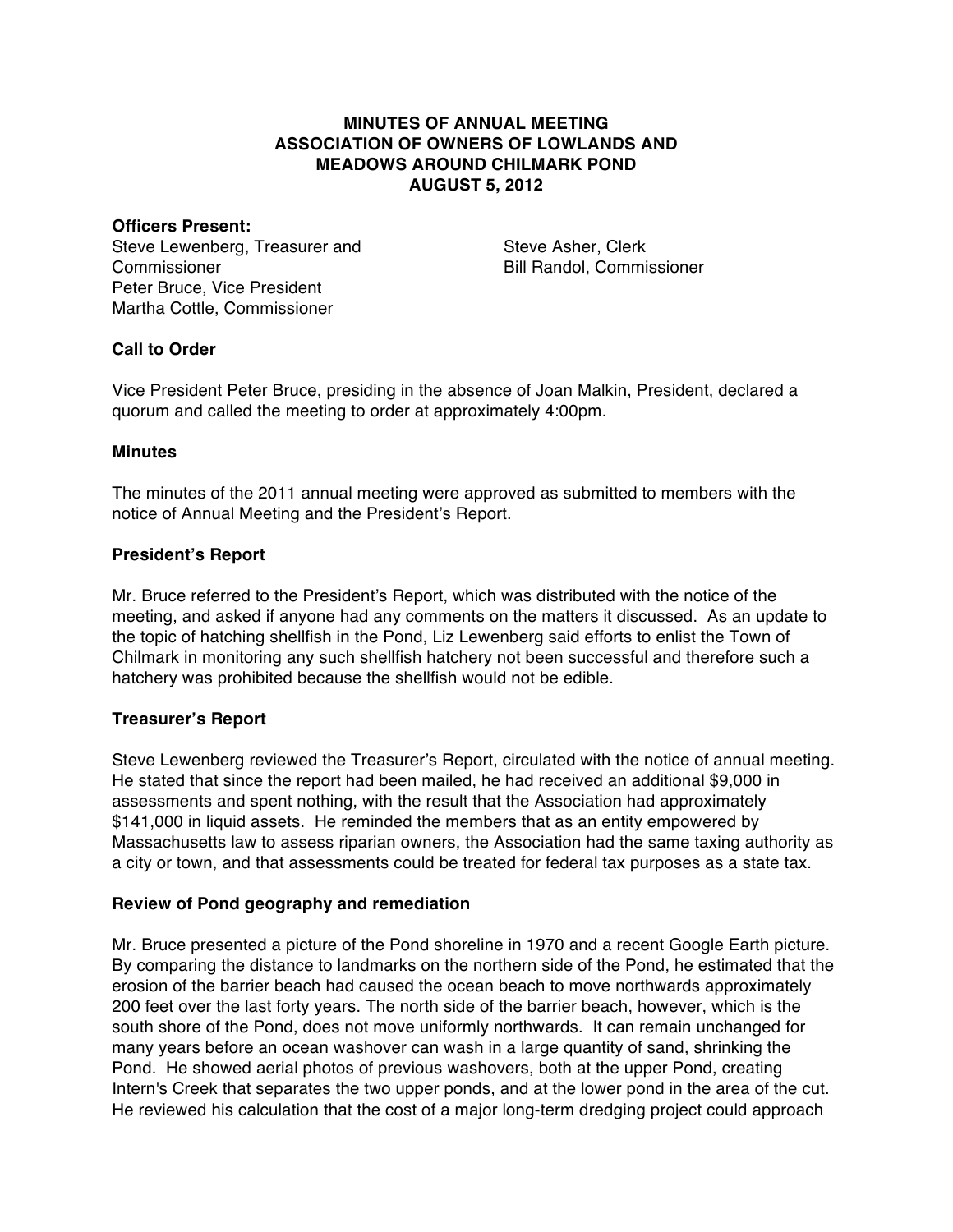or exceed \$1,000,000. Alan Dworsky said that he thought Mr. Bruce's arithmetic was correct. Steve Lewenberg said that the cost per member would equal \$1 million divided by 125, or \$8,000. After discussion, the sense of the meeting was that a project of such magnitude was impracticable.

Mr. Bruce then turned to issues of critical concern to the health of the Pond. He reported that sand from ocean washover at the extreme western end of the Pond at Lucy Vincent Beach had narrowed the upper upper Pond and that the eroded dunes guarding the upper upper Pond were no long able to keep the washover out of the Pond.

Mr. Bruce's report is available at the Association web site, chilmarkpond.org, as "Pond Status Report."

# **Commissioners' Report**

On behalf of the Commissioners, Mr. Lewenberg said that there had been several good Pond openings over the past 12 months, but that the most recent planned opening was aborted due to the discovery that endangered piping plovers had begun to nest in the area of the planned cut. Fortunately, the summer had been relatively dry and the level of the Pond, while high, was manageable.

Max McCreary observed that the key issue in opening the Pond was maintaining the health of the Pond. Mr. Lewenberg agreed and said that was why he regretted being unable to open the Pond as planned in April. He also said that Pond openings were not producing a good flush of ocean water into the Pond due to shoaling at the mouth of the cut. The short-term dredging project previously approved by the members was intended to address that problem, and that the Commissioners continued to believe that the short-term dredging project was important. Discussion followed, with the sense of the meeting continuing to be supportive of the previouslyauthorized short-term dredging and the use of the dredged sand to replenish eroded dunes in the area of the cut.

Mr. Lewenberg then turned to the subject of dune restoration. The Association in past years had worked with the Town on dune restoration by planting beach grass, laying hay bales, or installing snow fencing, but the state had said that such efforts required permits. Such efforts had helped prevent overwash of ocean water and sand into the upper and upper-upper Ponds.

Mr. Bruce observed that given the cost of a major dredging project it was far more cost efficient to keep sand out of the Pond by rebuilding eroded dunes if the relevant authorities would permit it.

### **Presentation on endangered species**

Mr. Bruce then introduced Luanne Johnson and Liz Baldwin of Biodiversity Works, a non-profit organization involved in the protection of endangered and threatened species on the Vineyard. Ms. Johnson has in recent years been monitoring the nesting and fledging of such species in the area of the cut and advising the Association when a planned pond opening or other project might disturb the protected birds, and closing off large sections of the barrier beach in the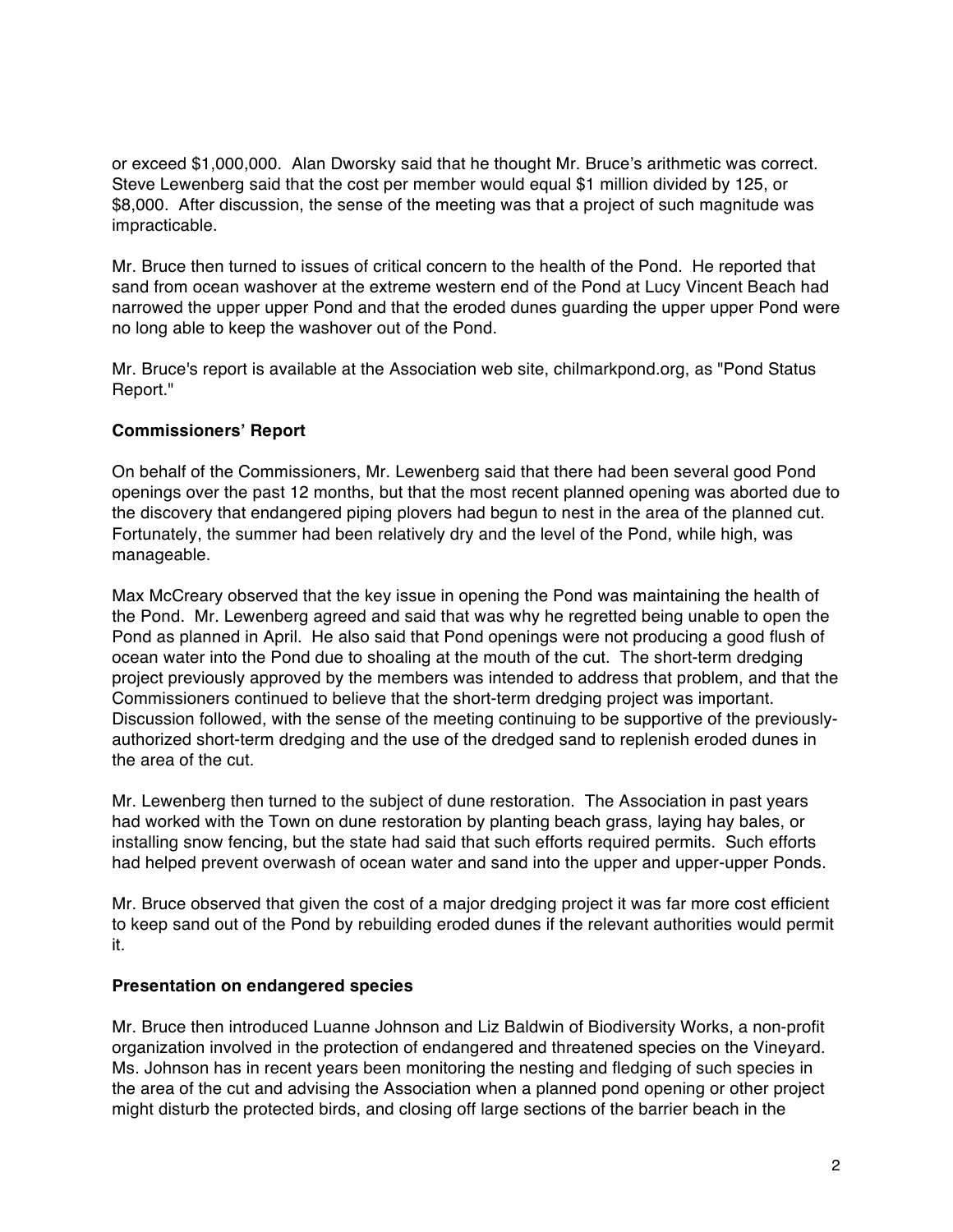vicinity of the cut when endangered birds are nesting (usually in April, May and June).

Ms. Johnson discussed the current status of the relevant endangered and threatened species. There are estimated to be no more than 700 pairs of endangered piping plovers in Massachusetts. To protect the breeding process, she said that the plovers must not be disturbed during the nesting process (approximately 25-28 days) and the subsequent fledging of the hatchlings (a second 25-28 day period). American Oystercatchers and a species of tern are also endangered and protected. However, pond openings could occur in those times as long as it was done in such a way that it did not disturb the birds, including maintaining a buffer zone between the nests and the area of the cut. If a qualified monitoring organization such as hers is used to monitor the work, any required permitting is likely to be made easier. Discussion followed.

Ms. Johnson said her organization would be happy to work with the Association on any future Pond openings.

### **Other business**

Jane Willkie described the past successful efforts to remove invasive phragmites from the area of Doctors' Creek. She reported that only \$2,775 is left of the funds both from the grant of \$18,240 received from MA Wildlife in 2006 for the project, and contributions from individual CPA members and others, enough for treatment of Doctor's Creek this fall.

Ms. Willkie stated that she did not believe the problem is solved, only controlled, and that ongoing maintenance treatment is required. The yearly cost of treatment has declined markedly from the first year, but is currently about \$2,400. The funds have been administered through Sheriff's Meadow Foundation, and Ms. Willkie did not wish to let the account at Sheriff's Meadow end, as setting up the account again would likely entail another \$1,000 contribution to Sheriff's Meadow for services. She asked the Association and its members to make another contribution to Sheriff's Meadow for the Doctor's Creek phragmites project to keep the project going for several more years, and if the Association and its members wished to support additional phragmites removal efforts in other portions of the Pond. Extensive discussion followed, and upon motion duly made and seconded it was

VOTED: That the President and Treasurer of the Association be and they are hereby directed to contribute \$5,000 from the Association to the Sheriff's Meadow Foundation in support of phragmites control programs on the Pond, and that the members of the Association be encouraged to make individual contributions to the Foundation for such purposes.

### **Election of Commissioners and Officers**

Mr. Bruce stated that the Executive Committee had recommended the re-election of all Commissioners and officers and open the floor for nominations. He also noted that, although in recent years there had been a historical pattern of Presidents serving for two years and then